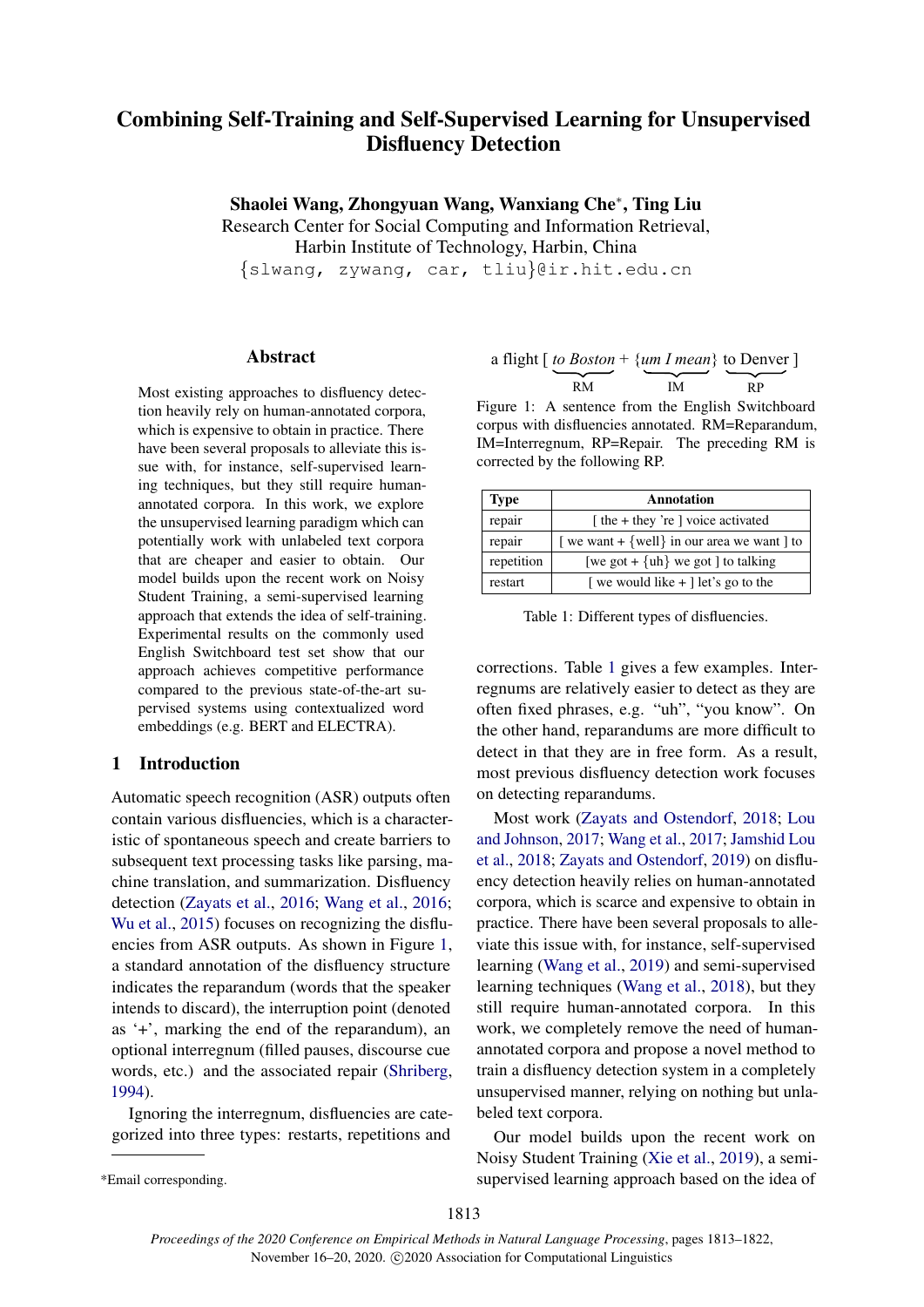<span id="page-1-0"></span>

Figure 2: Illustration of our proposed methods.

self-training. Noisy Student Training first trains a supervised model on labeled corpora and uses it as a teacher to generate pseudo labels for unlabeled corpora. It then trains a larger model as a student model on the combination of labeled and pseudo labeled corpora. This process is iterated by putting back the student as the teacher. The result showed that it is possible to use unlabeled corpora to significantly advance both accuracy and robustness of state-of-the-art supervised models. However, the performance of Noisy Student Training still relies on human-annotated corpora.

In this work, we extend Noisy Student Training to unsupervised disfluency detection by combining self-training and self-supervised learning methods. More concretely, as shown in Figure [2,](#page-1-0) we use the self-supervised learning method to train a weak disfluency detection model on large-scale pseudo training corpora as a teacher, which completely remove the need of human-annotated corpora. We also use the self-supervised learning method to train a sentence grammaticality judgment model to help select sentences with high-quality pseudo labels.

Experimental results on the commonly used English Switchboard set show that our approach achieves competitive performance compared to the previous state-of-the-art supervised systems using contextualized word embeddings (e.g. BERT and ELECTRA). Besides the experiment on the commonly used English Switchboard set, we evaluate our approach on another three different speech genres, and also achieve competitive performance compared to the supervised systems using contextualized word embeddings.

<span id="page-1-2"></span>Algorithm 1 : Learning algorithm of our unsupervised model for disfluency detection

- **Require:** Pseudo data for disfluency detection  $(x_i, y_i)_{i=1}^N$ , pseudo data for grammaticality judgment model  $(\hat{x}_i, \hat{y}_i)_{i=1}^M$ , and unlabeled ASR outputs  $\{\tilde{x}_1, \tilde{x}_2, ..., \tilde{x}_K\}$ .
- 1: Learn sentence grammaticality judgment model  $\theta_*^g$  which minimizes the cross entropy loss on  $(\hat{x}_i, \hat{y}_i)_{i=1}^M$

$$
\frac{1}{M}\sum_{i=1}^M \ell(\hat{y}_i,f^g(\hat{x}_i,\theta^g))
$$

2: Learn teacher model  $\theta^t_*$  which minimizes the cross entropy loss on  $(x_i, y_i)_{i=1}^N$ 

$$
\frac{1}{N} \sum_{i=1}^{N} \ell(y_i, f^t(x_i, \theta^t))
$$

3: Use teacher model to generate pseudo labels for  $\{\tilde{x}_1, \tilde{x}_2, ..., \tilde{x}_L\}$  collected from  $\{\tilde{x}_1, \tilde{x}_2, ..., \tilde{x}_K\}$  by random sampling

$$
\tilde{y}_i = f^t(\tilde{x}_i, \theta_*^t), \forall i = 1, ..., L
$$

- 4: Use sentence grammaticality judgment model to help select sentences with high-quality pseudo labels  $(\tilde{x}_i, \tilde{y}_i)_{i=1}^J$ from  $(\tilde{x}_i, \tilde{y}_i)_{i=1}^L$ .
- 5: Learn a student model  $\theta_*^s$  which minimizes the cross entropy loss on  $(\tilde{x}_i, \tilde{y}_i)_{i=1}^J$

$$
\frac{1}{J}\sum_{i=1}^J \ell(\tilde{y}_i, f^s(\tilde{x}_i, \theta^s))
$$

6: Iterative training until the performance stops growing: Use the student as a teacher and go back to step 3.

The code is released<sup>[1](#page-1-1)</sup>.

#### 2 Proposed Approach

#### 2.1 Unsupervised Training Process

Algorithm [1](#page-1-2) and Figure [2](#page-1-0) give an overview of our unsupervised training. The inputs to the algorithm are all unlabeled sentences, including news data and ASR outputs. We first construct large-scale pseudo data by randomly adding or deleting words to a fluent sentence, and use the self-supervised learning method to train a sentence grammaticality judgment model. The sentence grammaticality judgment model has the ability to judge whether an input sentence is grammatically-correct or not. We then construct large-scale pseudo data by randomly adding words to a fluent sentence, and use the selfsupervised learning method to train a weak disfluency detection model as a teacher. Next, we use

<span id="page-1-1"></span><sup>1</sup> https://github.com/scir-zywang/self-training-selfsupervised-disfluency/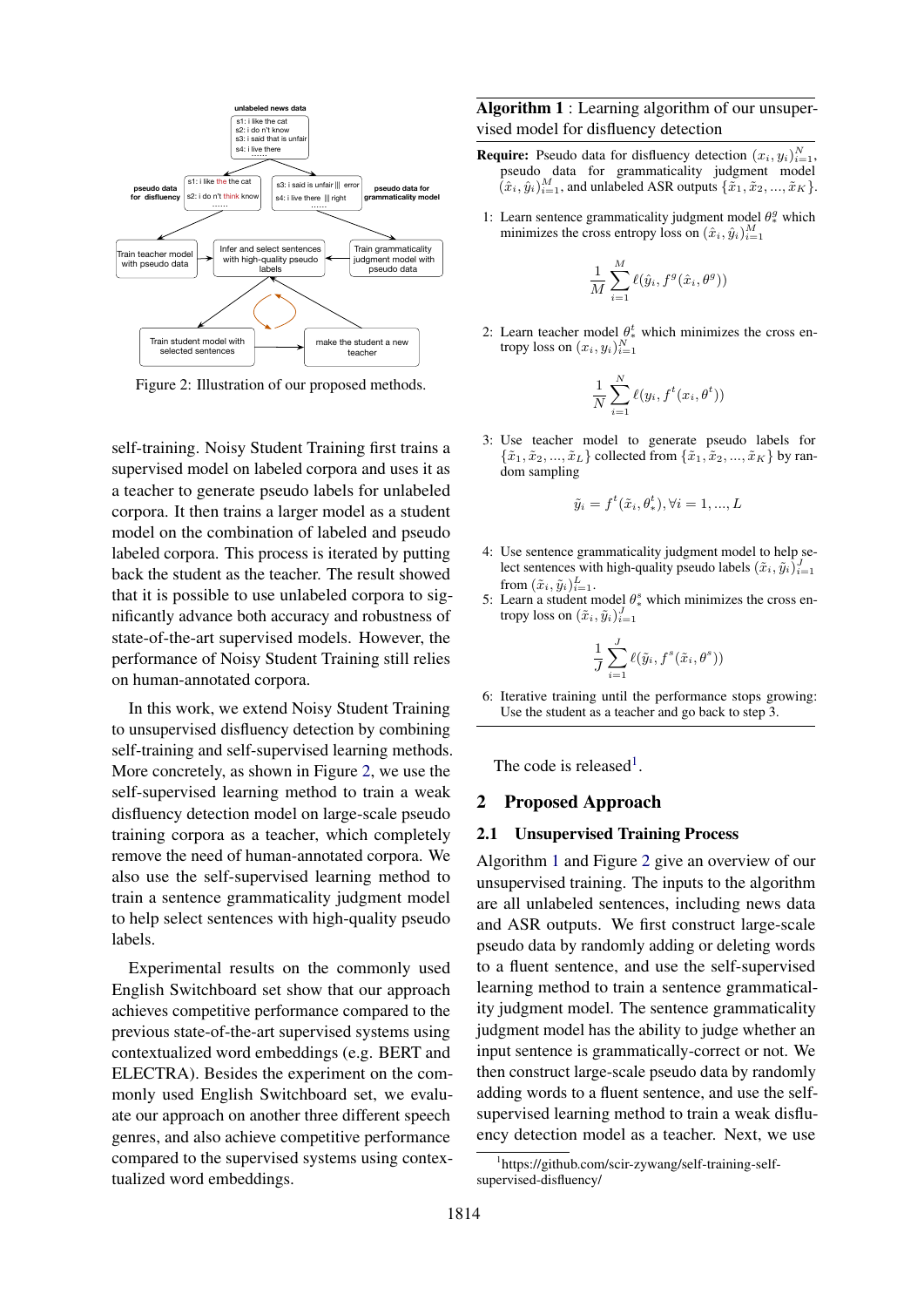the teacher model to generate pseudo labels on unlabeled ASR outputs. Once a sentence is given correct pseudo labels, the rest after deleting the words with disfluency labels is fluent and grammaticallycorrect. Based on this fact, we use the sentence grammaticality judgment model to help select sentences with high-quality pseudo labels. We then train a student model on the selected pseudo labeled sentences. Finally, we iterate the process until performance stops growing by putting back the student as a teacher to generate new pseudo labels and train a new student. We choose the student model achieving the best performance on humanannotated dev set as our final model.

#### 2.2 System Architecture

### Train Teacher Model

Traditional self-training method trains the teacher model on labeled corpus. In our work, we completely remove the need of human-annotated corpora and use the self-supervised learning method to train a weak disfluency detection model as a teacher.

We first construct large-scale pseudo data for the teacher model inspired by the work of [Wang](#page-9-7) [et al.](#page-9-7)  $(2019)$ . Let S be an ordered sequence, which is taken from raw unlabeled news data, assumed to be fluent. We start from  $S$  and introduce random perturbations to generate a disfluent sentence  $S_{disf}$ . More specifically, we propose two types of perturbations:

- *Repetition* $(k)$ : the *m* (randomly selected from *one* to *six*) words starting from the position k are repeated.
- *Inserting* $(k)$ : we randomly pick a *m*-gram  $(m)$ is randomly selected from one to six) from the news corpus and insert it to the position  $k$ .

For S, we randomly choose *one* to *three* positions, and then randomly take one of the two perturbations for each selected position to generate the disfluent sentence  $S_{dist} = \{w_1, w_2, ..., w_n\}$ . The training goal is to detect the added noisy words by associating a label for each word, where the labels D and O means that the word is an added word and a fluent word, respectively. We directly fine-tune the ELECTRA model (the discriminator) [\(Clark](#page-8-2) [et al.,](#page-8-2) [2020\)](#page-8-2) on our pseudo data. Note that the distribution of our pseudo data is different from the distribution of the gold disfluency detection data, which limits the performance of our teacher model on real test data.

### Grammaticality Judgment Model

Once a sentence  $\{w_1, w_2, ..., w_n\}$  is given correct pseudo labels  $\{t_1, t_2, ..., t_n\}$  by a teacher model, the rest parts  $\{\bar{w}_1, \bar{w}_2, ..., \bar{w}_m\}$  by deleting the words with label  $D$  is fluent and grammaticallycorrect. Based on this fact, we train a sentence grammaticality judgment model to help select sentences with high-quality pseudo labels.

We first construct large-scale pseudo data for the sentence grammaticality judgment model. The input contains two kinds of sentences: (i)  $S_{riab}$ which is directly taken from raw unlabeled news data. (ii)  $S_{error}$  which is generated by adding some perturbations to  $S_{right}$ . We introduce three types of perturbations to generate  $S_{error}$ . The first two types of perturbations are *Repetition*(k) and *Inserting* $(k)$  as described previously. The third type of perturbations is:

• *Delete* $(k)$ : for selected position  $k$ , m (randomly selected from *one* to *six*) words starting from this position are deleted.

For an input sentence S, we randomly choose one to three positions, and then randomly take one of the three perturbations for each selected position to generate the disfluent sentence  $S_{disf}$  =  $\{w_1, w_2, ..., w_n\}$ . The training goal is to detect the type of an input sentence, where the labels *right* and *error* means that the sentence is grammatically-correct and grammaticallyincorrect, respectively. We directly fine-tune the ELECTRA model (the discriminator) [\(Clark et al.,](#page-8-2) [2020\)](#page-8-2) on our pseudo data.

### Infer and Select Sentences

We use the teacher model to generate pseudo labels on unlabeled ASR outputs. The performance of teacher model starts at a very low level, and it will bring too much noise if we directly use the full unlabeled ASR outputs. So we gradually increase the amount of unlabeled ASR outputs by random sampling from the full unlabeled ASR outputs in each iteration.

For an input sentence  $S = \{w_1, w_2, ..., w_n\},\$ the teacher model give pseudo labels  $T =$  $\{t_1, t_2, ..., t_n\}, \forall t_i \in \{O, D\}.$  Limited by the performance of teacher model, it will bring much noise if we directly train a student model on all the selected pseudo labeled sentences. We use the sen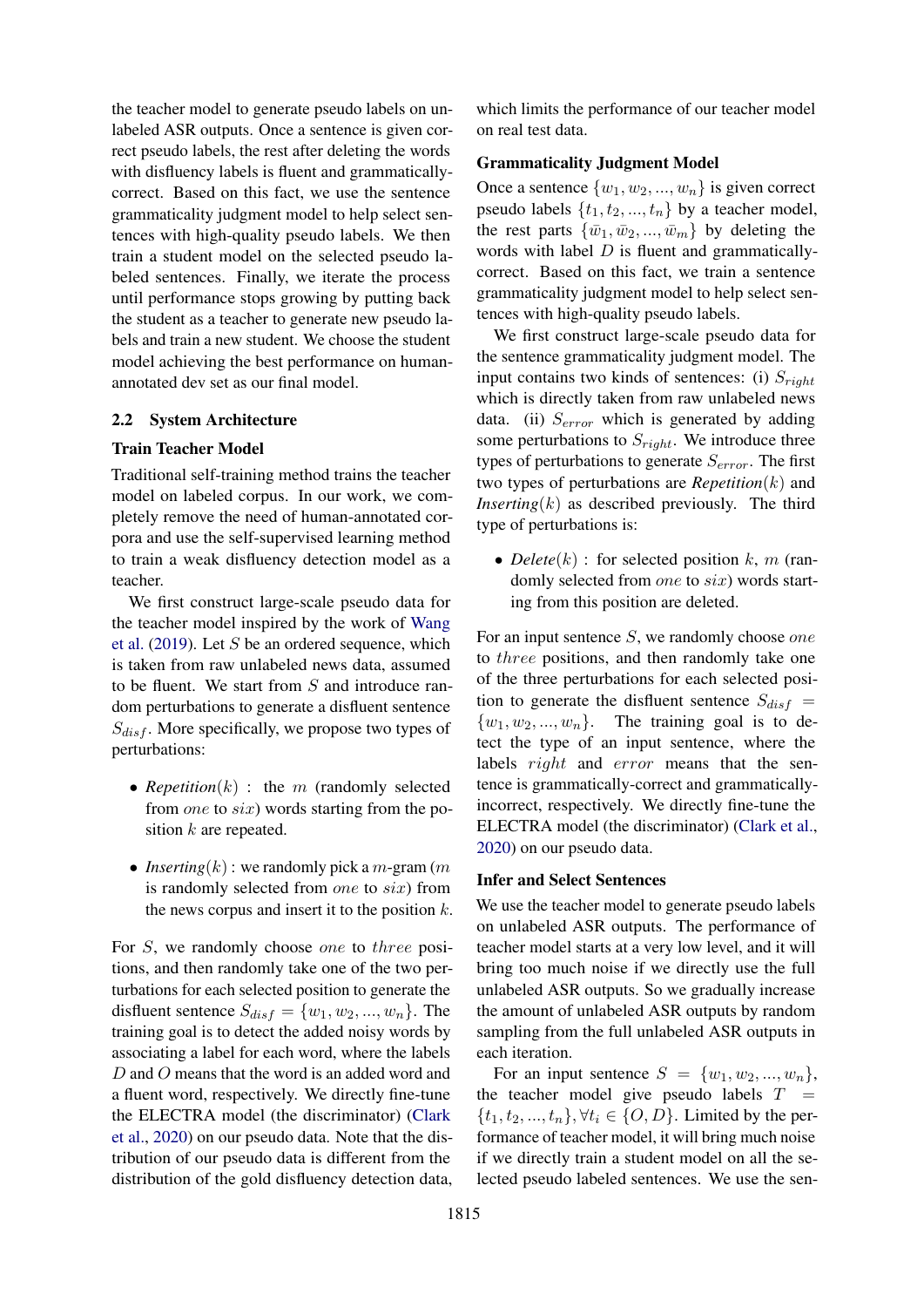tence grammaticality judgment model to help select sentences with high-quality pseudo labels. Given a sentence  $S = \{w_1, w_2, ..., w_n\}$  and its pseudo labeles  $T = \{t_1, t_2, ..., t_n\}$ , we get a sub-sentence  $S_{sub} = {\overline{w_1, w_2, ..., w_m}}$  by deleting the words with the label  $D$ . If the sentence grammaticality judgment model generates  $right$  label on  $S_{sub}$ , we assume that the pseudo labels  $T$  is the same as gold labels and keep  $(S, D)$  for student model training.

#### Train Student Model

In this step, we directly fine-tune the first teacher model as shown in Step 2 of Algorithm [1](#page-1-2) on the selected pseudo labeled ASR outputs, instead of fine-tuning the ELECTRA model. Although the difference of distribution between our pseudo data and the golden disfluency detection data limits the performance of teacher model, this stage converges faster than fine-tuning the ELECTRA model as it only needs to adapt to the idiosyncrasies of the target disfluency detection data.

### 3 Experiment

#### 3.1 Settings

Dataset. English Switchboard (SWBD) [\(God](#page-8-3)[frey et al.,](#page-8-3) [1992\)](#page-8-3) is the standard and largest (1.73  $\times$ 10<sup>5</sup> sentences for training ) corpus used for disfluency detection. We use English Switchboard as main data. Following the experiment settings in [Charniak and Johnson](#page-8-4) [\(2001\)](#page-8-4), we split the Switchboard corpus into train, dev and test set as follows: train data consists of all sw[23]∗.dff files, dev data consists of all sw4[5-9]∗.dff files and test data consists of all sw4[0-1]∗.dff files. Following [Honnibal](#page-8-5) [and Johnson](#page-8-5) [\(2014\)](#page-8-5), we lower-case the text and remove all punctuations and partial words.<sup>[2](#page-3-0)</sup> We also discard the 'um' and 'uh' tokens and merge 'you know' and 'i mean' into single tokens.

In addition to Switchboard, we test our models on three out-of-domain publicly available datasets annotated with disfluencies [\(Zayats et al.,](#page-9-10) [2014;](#page-9-10) [Zayats and Ostendorf,](#page-9-4) [2018\)](#page-9-4):

- CallHome: phone conversations between family members and close friends;
- SCOTUS: transcribed Supreme Court oral arguments between justices and advocates;
- **FCIC:** two transcribed hearings from Financial Crisis Inquiry Commission.

<span id="page-3-1"></span>

| Corpora       | training | test |
|---------------|----------|------|
| <b>SWBD</b>   | 1.3M     | 65K  |
| <b>SCOTUS</b> | 46K      | 30K  |
| CallHome      |          | 43K  |
| <b>FCIC</b>   |          | 54K  |

Table 2: The number of words in training and testing data for different corpora. Note that we do not use the training data for our unsupervised methods.

The size of training and test sets for all corpora are given in Table [2.](#page-3-1)

Unlabeled sentences include news data and ASR outputs. News data are randomly extracted from WMT2017 monolingual language model training data (News Discussions. Version  $2$ ).<sup>[3](#page-3-2)</sup> Then we use the methods described in Section 2.2 to construct the pre-training dataset for the teacher model and grammaticality judgment model. The training set of the teacher model contains 2 million sentences. We use 5 million sentences for the grammaticality judgment model, in which half of them are grammatically-incorrect sentences and others are grammatically-correct sentences directly extracted from the news corpus. The unlabeled ASR outputs we use include Fisher Speech Transcripts Part 1 [\(Cieri et al.,](#page-8-6) [2004\)](#page-8-6) and Part 2 [\(Christopher Cieri](#page-8-7) [and Walker,](#page-8-7) [2005\)](#page-8-7), which contains about 835k sentences.

Metric. Following previous works [\(Ferguson](#page-8-8) [et al.,](#page-8-8) [2015\)](#page-8-8), token-based precision (P), recall (R), and F1 are used as the evaluation metrics.

#### 3.2 Training Details

In all experiments including the ELECTRA model, we use English ELECTRA-Base model with 110M hidden units, 12 heads, 12 hidden layers. $4$  For the self-supervised teacher models and grammaticality judgment model, we use streams of 128 tokens and a mini-batches of size 256. We use learning rate of 1e-4 and epoch of 30.

When training the student model with selected pseudo labeled ASR outputs, most model hyperparameters are the same as in the grammaticality judgment model, with the exception of the batch size, learning rate, and number of training epochs. We use batch size of 128, learning rate of 2e-5, and epoch of 10.

<span id="page-3-0"></span> $2$  words are recognized as partial words if they are tagged as 'XX' or end with '-'.

<span id="page-3-3"></span><span id="page-3-2"></span><sup>3</sup> http://www.statmt.org/wmt17/translation-task.html 4 https://github.com/google-research/electra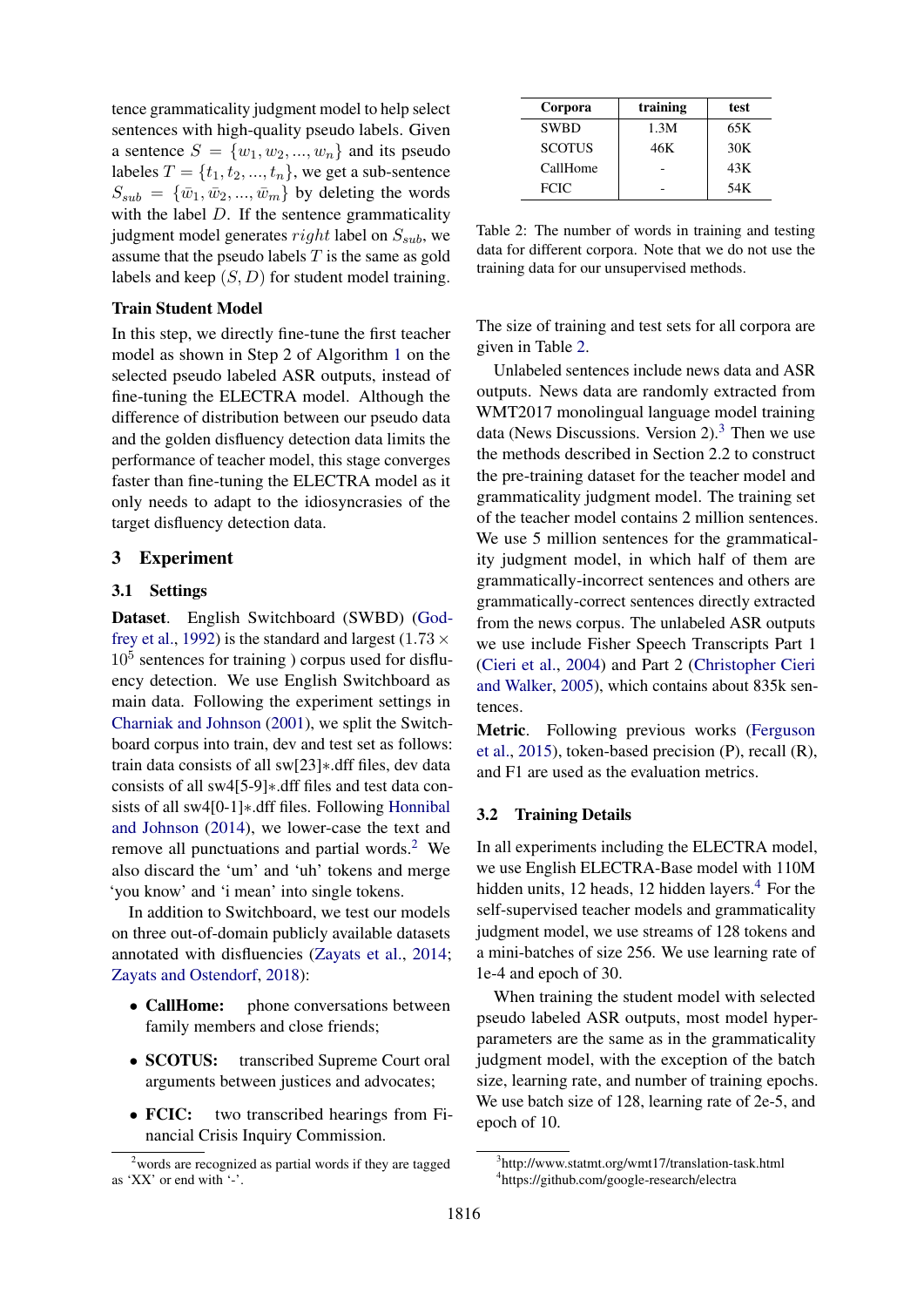<span id="page-4-0"></span>

| Method                       | P    | R    | F1   |
|------------------------------|------|------|------|
| Transition-based             | 91.9 | 85.1 | 88.4 |
| <b>BERT-Base fine-tuning</b> | 92.2 | 89.8 | 90.9 |
| ELECTRA-Small fine-tuning    | 91.6 | 89.5 | 90.5 |
| ELECTRA-Base fine-tuning     | 92.9 | 91.2 | 92.0 |
| Teacher fine-tuning          | 92.5 | 92.1 | 92.3 |
| Unsupervised teacher         | 86.8 | 62.0 | 72.3 |
| Our unsupervised             | 90.2 | 89.1 | 89.6 |

Table 3: Experiment results on the Switchboard dev set. " ∗ fine-tuning" means " fine-tuning ∗ model" on the Switchboard train set. The first part (from row 1 to row 5) is the supervised method using complicated hand-crafted features or contextualized word embeddings (e.g. ELMo [\(Peters et al.,](#page-9-11) [2018\)](#page-9-11) and ELECTRA), the second part (row 6 to 7) is the unsupervised methods.

<span id="page-4-2"></span>

| Method                                | P    | R    | F1   |
|---------------------------------------|------|------|------|
| UBT (Wu et al., 2015)                 | 90.3 | 80.5 | 85.1 |
| Bi-LSTM (Zayats et al., 2016)         | 91.8 | 80.6 | 85.9 |
| NCM (Lou and Johnson, 2017)           |      |      | 86.8 |
| Transition-based (Wang et al., 2017)  | 91.1 | 84.1 | 87.5 |
| Self-supervised (Wang et al., 2019)   | 93.4 | 87.3 | 90.2 |
| Self-training (Lou and Johnson, 2020) | 87.5 | 93.8 | 90.6 |
| EGBC(Bach and Huang, 2019)            | 95.7 | 88.3 | 91.8 |
| <b>Our Method</b>                     | 88.2 | 87.8 | 88.0 |

Table 4: Comparison with previous state-of-the-art methods on the Switchboard test set. The first part (from row 1 to row 4) is the methods without using contextualized word embeddings (e.g. ELMo [\(Peters et al.,](#page-9-11) [2018\)](#page-9-11) and ELECTRA), the second part (row 5 to 7) is the methods using contextualized word embeddings.

#### 3.3 Performance on English Switchboard

As shown in Table [3,](#page-4-0) we build six baseline systems: (1) Transition-based is a neural transition-based model [\(Wang et al.,](#page-9-5) [2017\)](#page-9-5). We directly use the code released by [Wang et al.](#page-9-5)  $(2017);$  $(2017);$ <sup>[5](#page-4-1)</sup> (2) **BERT-**Base fine-tuning means fine-tuning BERT-Base model on Switchboard train set; (3) ELECTRA-Small fine-tuning means fine-tuning ELECTRA-Small (the discriminator) model on Switchboard train set; (4) ELECTRA-Base fine-tuning means fine-tuning ELECTRA-Base (the discriminator) model on Switchboard train set; (5) Unsupervised teacher is the teacher model as shown in Step 2 of Algorithm [1;](#page-1-2) (6) Teacher fine-tuning means finetuning unsupervised teacher model on Switchboard train set.

Table [3](#page-4-0) shows the overall performances of our

<span id="page-4-3"></span>

| Method               | <b>CallHome</b> | <b>SCOTUS</b> | <b>FCIC</b> |
|----------------------|-----------------|---------------|-------------|
| Unsupervised teacher | 45.7            | 63.9          | 43.2        |
| <b>ELECTRA-Base</b>  | 60.9            | 79.4          | 62.8        |
| Teacher fine-tuning  | 63.7            | 81.9          | 64.3        |
| Pattern-match        | 65.2            | 79.9          | 66.1        |
| Our unsupervised     | 60.2            | 80.3          | 63.3        |

Table 5: F1 scores on cross-domain disfluency detection. "Pattern-match" [\(Zayats and Ostendorf,](#page-9-4) [2018\)](#page-9-4) is a pattern match neural network architecture trained on Switchboard train set, and achieves state-of-the-art performance in cross-domain scenarios.

model on the Switchboard dev set. Our unsupervised model achieves almost 17 point improvements over the baseline unsupervised teacher model. Even compared with supervised systems using full set of Switchboard training data and contextualized word embeddings, our unsupervised approach achieves competitive performance.

Finally, we compare our unsupervised model to state-of-the-art supervised and semi-supervised methods from the literature on the Switchboard test set, which can be divided into the following two categories: the methods without using contextualized word embeddings, and the methods using contextualized word embeddings. Table [4](#page-4-2) shows that our unsupervised model is competitive with recent models using full set of Switchboard training data. In particular, our unsupervised model even achieves slightly improvement over the supervised methods without using contextualized word embeddings, demonstrating the effectiveness of our unsupervised model.

#### 3.4 Performance on Cross-domain Data

To prove the robustness of our methods, we also test our unsupervised model on three out-of-domain publicly available datasets. As shown in Table [5,](#page-4-3) we use four baseline systems: (1) Unsupervised teacher is the teacher model as shown in Step 2 of Algorithm [1](#page-1-2) trained on pseudo train set; (2) **ELECTRA-Base fine-tuning** means finetuning ELECTRA-Base (the discriminator) model on Switchboard train set; (3) Teacher fine-tuning means fine-tuning unsupervised teacher model on Switchboard train set; (4) Pattern-match [\(Zayats](#page-9-4) [and Ostendorf,](#page-9-4) [2018\)](#page-9-4) means a pattern match neural network architecture trained on Switchboard train set, and achieves state-of-the-art performance in cross-domain scenarios.

For both the baseline and our unsupervised sys-

<span id="page-4-1"></span><sup>&</sup>lt;sup>5</sup>https://github.com/hitwsl/transition\_disfluency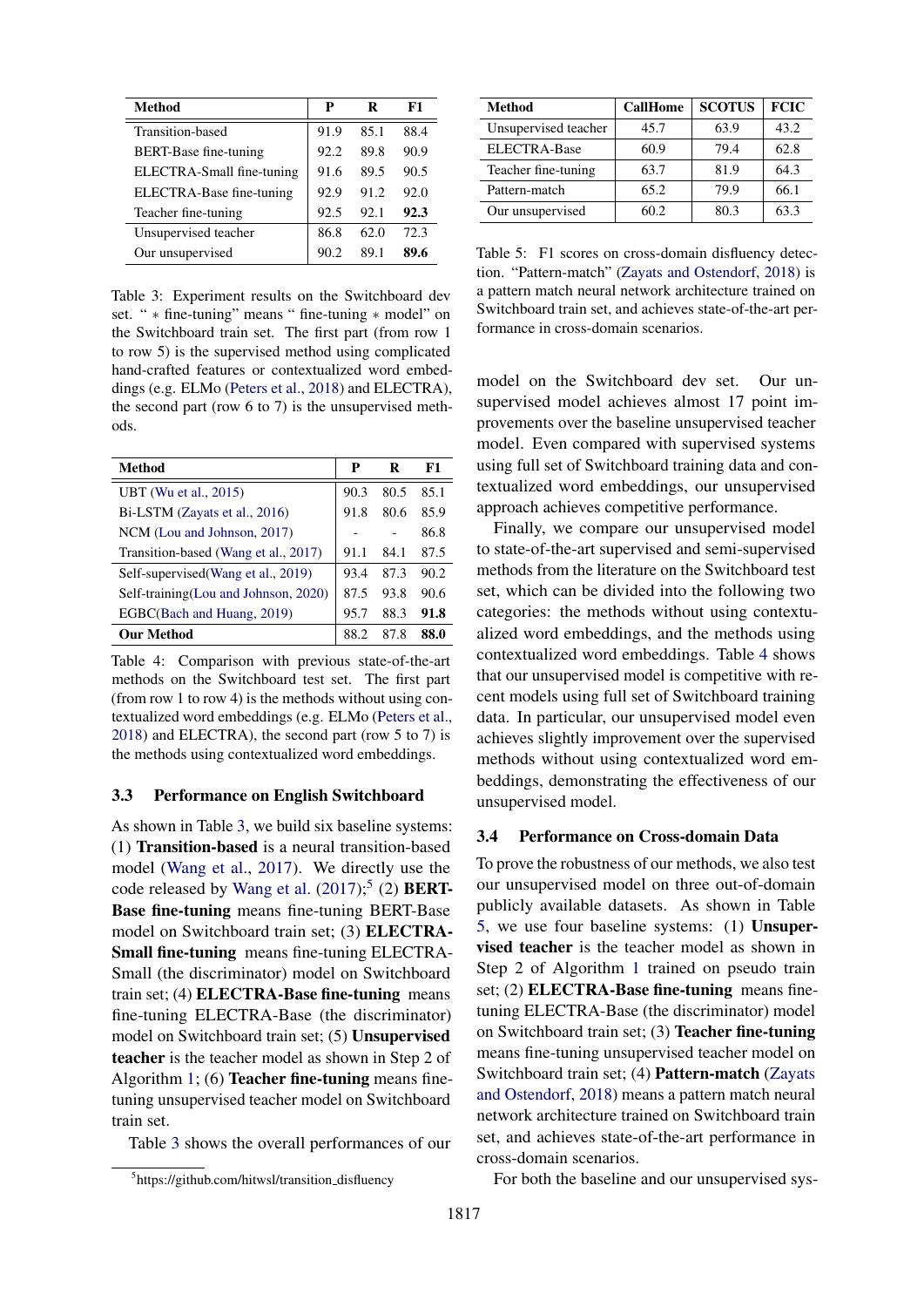<span id="page-5-1"></span>

Figure 3: (a) Plot showing the effects of iterative training. (b) Plot showing the impact of pseudo training data size to the teacher model. (c) Plot showing the change of F1 score before and after using grammaticality judgment model.

<span id="page-5-0"></span>

| Method    | <b>SWBD</b> | <b>CallHome</b> | <b>SCOTUS</b> | <b>FCIC</b> |
|-----------|-------------|-----------------|---------------|-------------|
| Teacher   | 72.3        | 45.7            | 63.9          | 43.2        |
| No-select | 83.4        | 55.9            | 70.4          | 56.1        |
| Select    | 89.6        | 60.2            | 80.3          | 63.3        |

Table 6: Ablation study of grammaticality judgment model. "Teacher" means unsupervised teacher models. "No-select" means our unsupervised self-training method without grammaticality judgment model. "Select" means our unsupervised self-training method with grammaticality judgment model. "SWBD" means the Switchboard dev set.

tems, we directly use the model achieving state-ofthe-art F1 score on the Switchboard dev set and directly test it on the out-of-domain data without retraining. Table [5](#page-4-3) shows that our unsupervised model achieves consistent performance in both Switchboard and the three cross-domain datas. In contrast to the performance on the Switchboard dev set as shown in Table [3,](#page-4-0) our unsupervised model achieves performance similar to the ELECTRA-Base fine-tuning model. This surprising observation shows that our unsupervised model is robust in cross-domain testing. We conjecture that our method uses a large amount of unlabeled news data and ASR outputs, which make it survive the domain mismatch problem in cross-domain testing. Even compared with the supervised Patternmatch model [\(Zayats and Ostendorf,](#page-9-4) [2018\)](#page-9-4) achieving state-of-the-art performance in cross-domain scenarios, our model achieves competitive performance.

#### 4 Ablation Studies

In this section, we study the importance of grammaticality judgment model and iterative training.

# 4.1 The Importance of Grammaticality Judgment Model

To demonstrate the effect of grammaticality judgment model, we further conduct an experiment without grammaticality judgment model. As shown in Table [6,](#page-5-0) both of our two models achieve significant improvement compared with the baseline unsupervised teacher model. Higher performance is achieved through the introduction of grammaticality judgment model. We conjecture that grammaticality judgment model can help filter out the sentence with false pseudo labels.

## 4.2 A Study of Iterative Training

Here, we show the detailed effects of iterative training. As mentioned in Section 2.1, we first train a weak disfluency detection model on large-scale pseudo data and then use it as the teacher to train a student model. Then, we iterate this process by putting back the new student model as the teacher model.

We plot F1-score with respect to the number of iteration for the two models with and without grammaticality judgment model. As shown in Figure [3](#page-5-1) (a), both the two models keep increasing until reaching an experiment upper limit, and achieve significant improvement over the model in the first iteration. These results indicate that iterative training is effective in producing increasingly better models.

#### 5 Analysis

# 5.1 Varying Amounts of Pseudo Data for Teacher Model

We observed the impact of pseudo training data size to the teacher model as shown in Step 2 of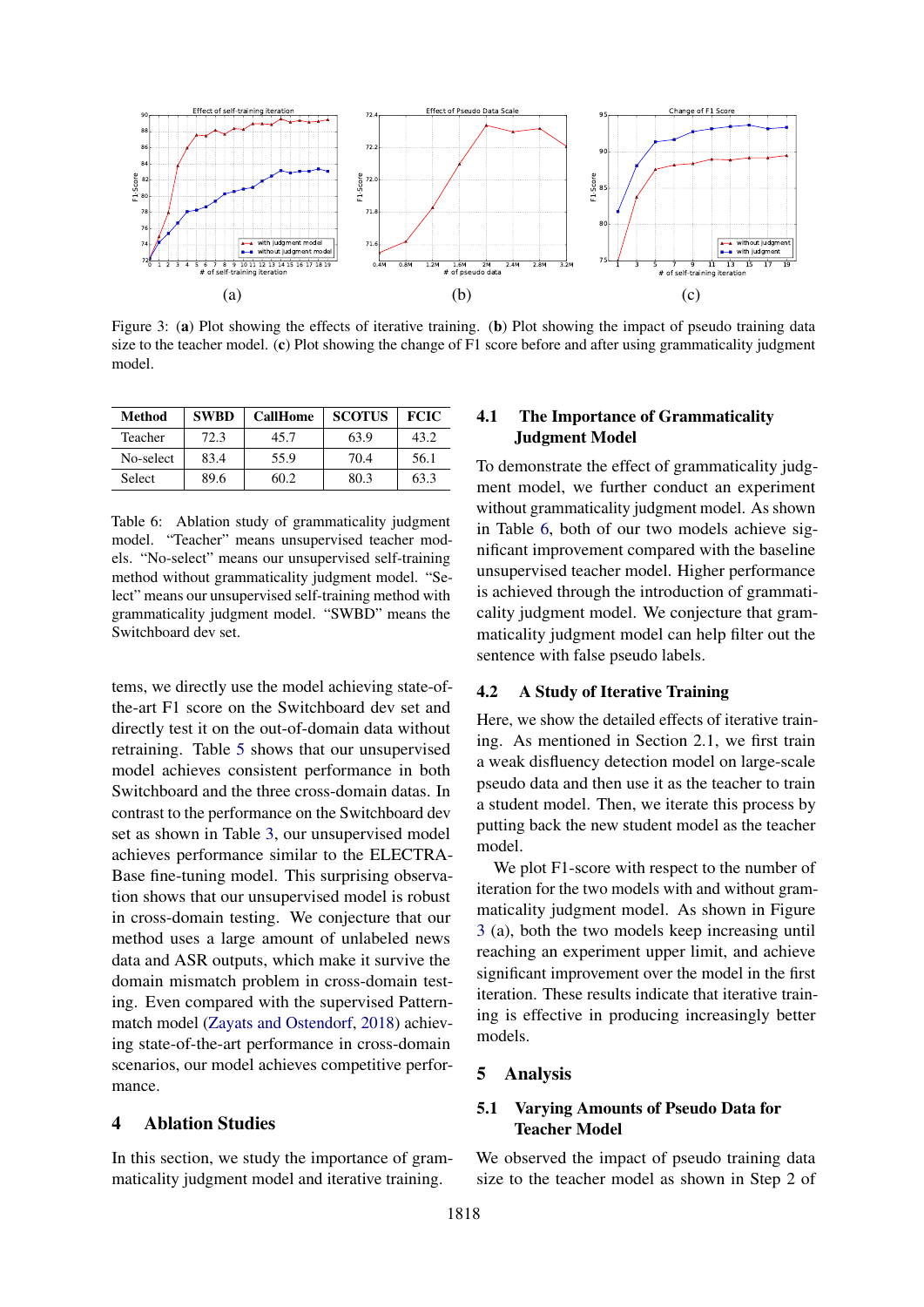<span id="page-6-0"></span>

| Method               | <b>Repet</b> | Non-repet | <b>Either</b> |
|----------------------|--------------|-----------|---------------|
| <b>ELECTRA-Base</b>  | 95.6         | 77.7      | 92.0          |
| Unsupervised Teacher | 91.4         | 54.3      | 72.3          |
| Our Unsupervised     | 94.1         | 74.6      | 89.6          |

Table 7: F1-score of different types of reparandums on English Switchboard dev data.

Algorithm [1.](#page-1-2) Figure [3](#page-5-1) (b) reports the results of adding varying amounts of pseudo training data to the self-supervised teacher model. We observe that F1-score on the Switchboard dev set keeps growing until reaching an upper limit when the amount of pseudo data increases. The upper limit is only about 72.3 F1-score, which is much lower than the supervised methods. We conjecture that the distribution of our pseudo data is different from the distribution of the gold disfluency detection data, which limits the performance of our teacher model on real data. The result also shows that disfluencies in ASR outputs are complex, and disfluency detection cannot be fully solved by pretraining on pseudo disfluency data.

### 5.2 Quantitative Analysis of Grammaticality Judgment Model

The ablation test demonstrates the effect of grammaticality judgment model. To prove the conjecture that grammaticality judgment model help filter out the sentence with false pseudo labels, we make two quantitative analyses for grammaticality judgment model.

The first quantitative analysis gives the classification accuracy of grammaticality judgment model on the Switchboard dev set. Grammaticality judgment model achieves a 85% accuracy. The result shows that grammaticality judgment model has the ability to judge whether an input sentence is grammatically-correct, and will always help select sentences with high-quality pseudo labels.

For the second quantitative analysis, we observed the change of F1 score by simulating the infer and select process of iterative training on the Switchboard dev set. For each iteration, we first use the teacher model to generate pseudo labels on the Switchboard dev set, and compute one F1 score. Then we use grammaticality judgment model to select sentences. We compute another F1 score on the selected sentences. Figure [3](#page-5-1) (c) reports the change of F1 score in each iteration. The F1 score on selected sentences is always significantly higher than that without selecting. The result shows that

grammaticality judgment model can always help select sentences with high-quality pseudo labels.

#### 5.3 Repetitions vs Non-repetitions

Repetition disfluencies are much easier to detect than other disfluencies, although not trivial since some repetitions can be fluent. In order to better understand model performances, we evaluate our model's ability to detect repetition vs. nonrepetition (other) reparandum on the Switchboard dev set. The results are shown in Table [7.](#page-6-0) All three models achieve high scores on repetition reparandum. Our unsupervised model is much better in predicting non-repetitions compared to the unsupervised teacher model. Even compared with the supervised ELECTRA-Base model, our model achieves competitive performance on nonrepetitions. The result shows that our unsupervised model has the ability to solve complex disfluencies. We conjecture that our self-supervised tasks can capture more sentence-level structural information.

# 6 Related Work

#### Disfluency Detection

Most work on disfluency detection focus on supervised learning methods, which mainly fall into three main categories: sequence tagging, noisy-channel, and parsing-based approaches. Sequence tagging approaches label words as fluent or disfluent using a variety of different techniques, including conditional random fields (CRF) [\(Georgila,](#page-8-11) [2009;](#page-8-11) [Ostendorf and Hahn,](#page-9-12) [2013;](#page-9-12) [Zay](#page-9-10)[ats et al.,](#page-9-10) [2014\)](#page-9-10), Max-Margin Markov Networks  $(M<sup>3</sup>N)$  [\(Qian and Liu,](#page-9-13) [2013\)](#page-9-13), Semi-Markov CRF [\(Ferguson et al.,](#page-8-8) [2015\)](#page-8-8), and recurrent neural networks [\(Hough and Schlangen,](#page-8-12) [2015;](#page-8-12) [Zayats et al.,](#page-9-0) [2016;](#page-9-0) [Wang et al.,](#page-9-1) [2016\)](#page-9-1). The main benefit of sequential models is the ability to capture longterm relationships between reparandum and repairs. Noisy channel models [\(Charniak and Johnson,](#page-8-4) [2001;](#page-8-4) [Johnson and Charniak,](#page-8-13) [2004;](#page-8-13) [Zwarts et al.,](#page-9-14) [2010;](#page-9-14) [Lou and Johnson,](#page-8-0) [2017\)](#page-8-0) use the similarity between reparandum and repair as an indicator of disfluency. Parsing-based approaches [\(Rasooli and](#page-9-15) [Tetreault,](#page-9-15) [2013;](#page-9-15) [Honnibal and Johnson,](#page-8-5) [2014;](#page-8-5) [Wu](#page-9-2) [et al.,](#page-9-2) [2015;](#page-9-2) [Yoshikawa et al.,](#page-9-16) [2016;](#page-9-16) [Jamshid Lou](#page-8-14) [et al.,](#page-8-14) [2019\)](#page-8-14) jointly perform parsing and disfluency detection. The joint models can capture long-range dependency of disfluencies as well as chunk-level information. However, training a parsing-based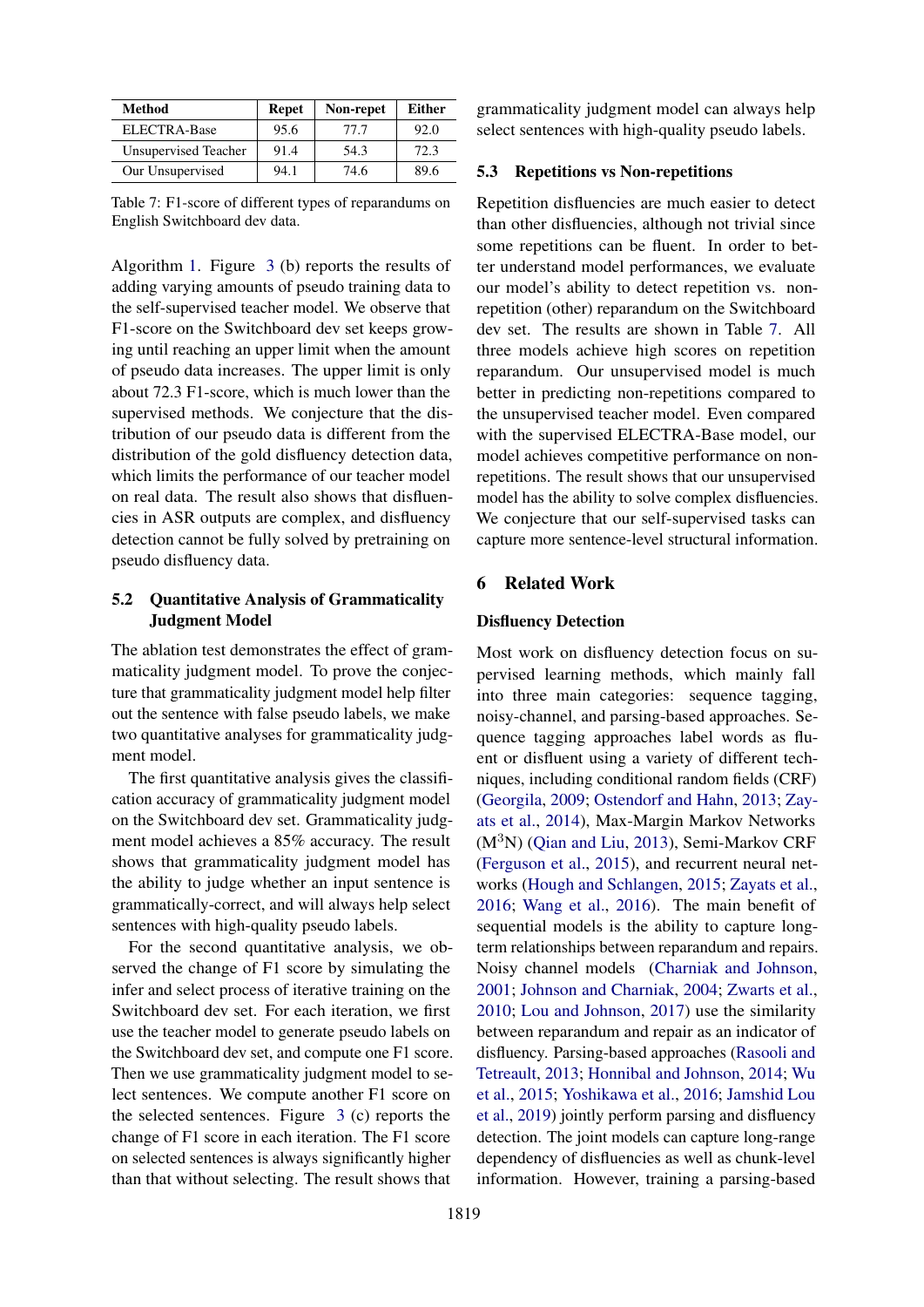model requires large annotated tree-banks that contain both disfluencies and syntactic structures.

All of the above works heavily rely on humanannotated data. There exist a limited effort to tackle the training data bottleneck. [Wang et al.](#page-9-8) [\(2018\)](#page-9-8) and [Dong et al.](#page-8-15) [\(2019\)](#page-8-15) use an autoencoder method to help for disfluency detection by jointly training the autoencoder model and disfluency detection model. [Wang et al.](#page-9-7) [\(2019\)](#page-9-7) use self-supervised learning to tackle the training data bottleneck. Their selfsupervised method can substantially reduce the need for human-annotated training data. [Lou and](#page-8-9) [Johnson](#page-8-9) [\(2020\)](#page-8-9) shows that self-training and ensembling are effective methods for improving disfluency detection. These semi-supervised methods achieve higher performance by introducing pseudo training sentences. However, the performance still relies on human-annotated data. We explore unsupervised disfluency detection, taking inspiration from the success of self-supervised learning and self-training on disfluency detection.

#### Self-Supervised Representation Learning

Self-supervised learning aims to train a network on an auxiliary task where ground-truth is obtained automatically. Over the last few years, many selfsupervised tasks have been introduced in image processing domain, which make use of non-visual signals, intrinsically correlated to the image, as a form to supervise visual feature learning [\(Agrawal](#page-8-16) [et al.,](#page-8-16) [2015;](#page-8-16) [Wang and Gupta,](#page-9-17) [2015;](#page-9-17) [Doersch et al.,](#page-8-17) [2015\)](#page-8-17).

In natural language processing domain, selfsupervised research mainly focus on word embedding [\(Mikolov et al.,](#page-9-18) [2013a](#page-9-18)[,b\)](#page-9-19) and language model learning [\(Bengio et al.,](#page-8-18) [2003;](#page-8-18) [Peters et al.,](#page-9-11) [2018;](#page-9-11) [Radford et al.,](#page-9-20) [2018\)](#page-9-20). For word embedding learning, the idea is to train a model that maps each word to a feature vector, such that it is easy to predict the words in the context given the vector. This converts an apparently unsupervised problem into a "self-supervised" one: learning a function from a given word to the words surrounding it.

Language model pre-training [\(Bengio et al.,](#page-8-18) [2003;](#page-8-18) [Peters et al.,](#page-9-11) [2018;](#page-9-11) [Radford et al.,](#page-9-20) [2018;](#page-9-20) [De](#page-8-19)[vlin et al.,](#page-8-19) [2019\)](#page-8-19) is another line of self-supervised learning task. A trained language model learns a function to predict the likelihood of occurrence of a word based on the surrounding sequence of words used in the text. There are mainly two existing strategies for applying pre-trained language representations to down-stream tasks: feature-based and fine-tuning. The feature-based approach, such as ELMo [\(Peters et al.,](#page-9-11) [2018\)](#page-9-11), uses task-specific architectures that include the pre-trained representations as additional features. The fine-tuning approach, such as the Generative Pre-trained Transformer (OpenAI GPT) [\(Radford et al.,](#page-9-20) [2018\)](#page-9-20) and BERT [\(Devlin et al.,](#page-8-19) [2019\)](#page-8-19), introduces minimal task-specific parameters and is trained on the downstream tasks by simply fine-tuning the pre-trained parameters.

Motivated by the success of self-supervised learning, we use self-supervised learning method to train a weak disfluency detection model as teacher model. We also train a sentence grammaticality judgment model to help select sentences with highquality pseudo labels.

### Self-Training

Self-training [\(McClosky et al.,](#page-9-21) [2006\)](#page-9-21) first uses labeled data to train a good teacher model, then use the teacher model to label unlabeled data and finally use the labeled data and unlabeled data to jointly train a student model. Self-training has also been shown to work well for a variety of tasks including leveraging noisy data [\(Veit et al.,](#page-9-22) [2017\)](#page-9-22), semantic segmentation [\(Babakhin et al.,](#page-8-20) [2019\)](#page-8-20), text classification [\(Li et al.,](#page-8-21) [2019\)](#page-8-21). [Xie et al.](#page-9-9) [\(2019\)](#page-9-9) present Noisy Student Training, which extends the idea of self-training with the use of equal-or-larger student models and noise added to the student during learning.

Our model builds upon the recent work on Noisy Student Training [\(Xie et al.,](#page-9-9) [2019\)](#page-9-9) and further extend it to unsupervised disfluency detection by combining self-training and self-supervised learning methods.

#### 7 Conclusion

In this work, we explore unsupervised disfluency detection by combining self-training and selfsupervised learning. We showed that it is possible to completely remove the need of human-annotated data and train a high-performance disfluency detection system in a completely unsupervised manner.

### Acknowledgments

We thank the anonymous reviewers for their valuable comments. This work was supported by the National Natural Science Foundation of China (NSFC) via grant 61976072, 61632011 and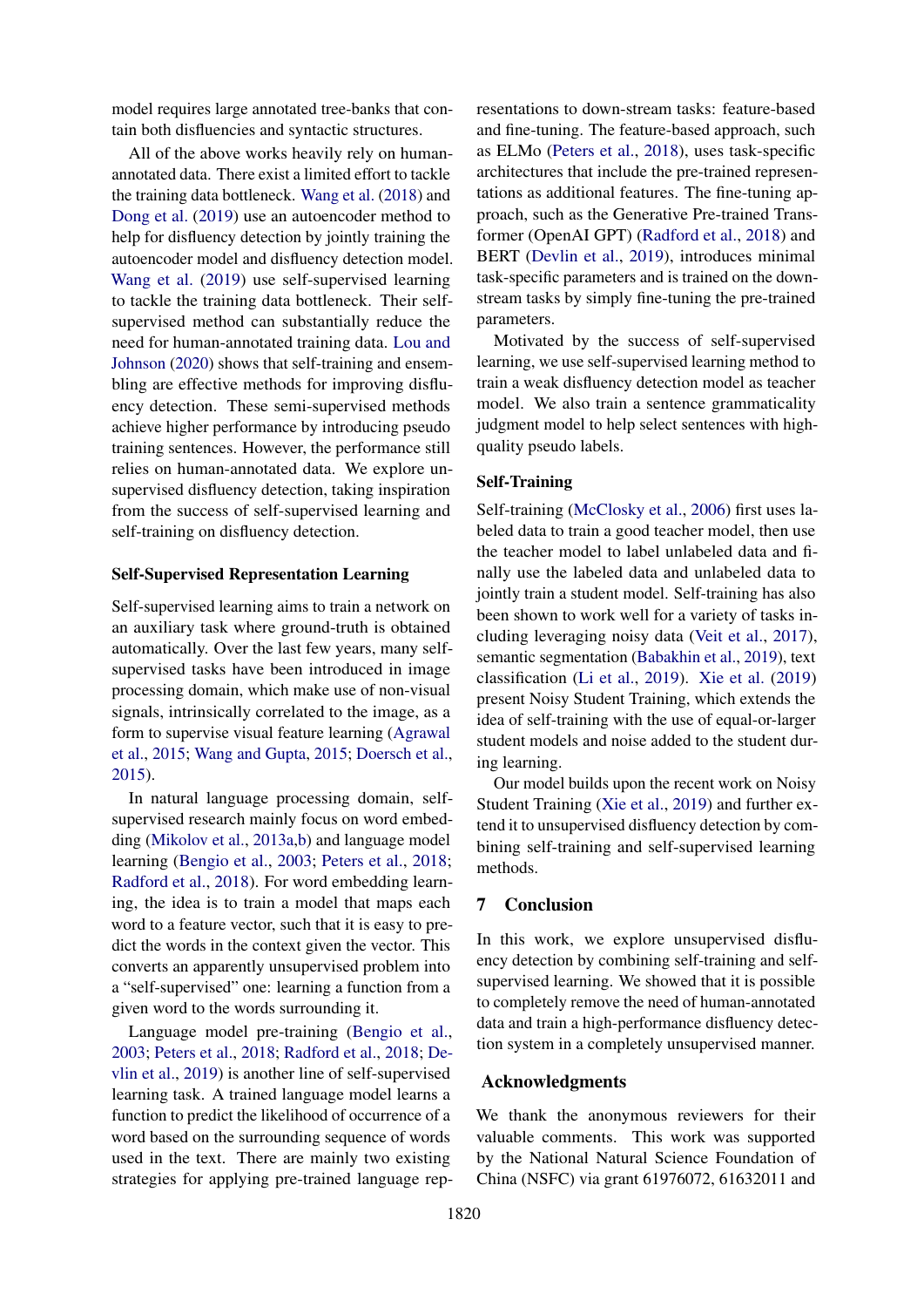61772153. Wanxiang Che is the corresponding author.

#### References

- <span id="page-8-16"></span>Pulkit Agrawal, Joao Carreira, and Jitendra Malik. 2015. Learning to see by moving. In *Proceedings of the IEEE International Conference on Computer Vision*, pages 37–45.
- <span id="page-8-20"></span>Yauhen Babakhin, Artsiom Sanakoyeu, and Hirotoshi Kitamura. 2019. Semi-supervised segmentation of salt bodies in seismic images using an ensemble of convolutional neural networks. In *German Conference on Pattern Recognition*, pages 218–231. Springer.
- <span id="page-8-10"></span>Nguyen Bach and Fei Huang. 2019. Noisy bilstmbased models for disfluency detection. *Proc. Interspeech 2019*, pages 4230–4234.
- <span id="page-8-18"></span>Yoshua Bengio, Rejean Ducharme, Pascal Vincent, and ´ Christian Jauvin. 2003. A neural probabilistic language model. *Journal of machine learning research*, 3(Feb):1137–1155.
- <span id="page-8-4"></span>Eugene Charniak and Mark Johnson. 2001. Edit detection and parsing for transcribed speech. In *Proceedings of the second meeting of the North American Chapter of the Association for Computational Linguistics on Language technologies*, pages 1–9. Association for Computational Linguistics.
- <span id="page-8-7"></span>Owen Kimball Dave Miller Christopher Cieri, David Graff and Kevin Walker. 2005. Fisher english training speech part 2 transcripts ldc2005t19. *Philadelphia: Linguistic Data Consortium*.
- <span id="page-8-6"></span>Christopher Cieri, David Graff, Owen Kimball, Dave Miller, and Kevin Walker. 2004. Fisher english training speech part 1 transcripts ldc2004t19. *Philadelphia: Linguistic Data Consortium*.
- <span id="page-8-2"></span>Kevin Clark, Minh-Thang Luong, Quoc V Le, and Christopher D Manning. 2020. Electra: Pre-training text encoders as discriminators rather than generators. *arXiv preprint arXiv:2003.10555*.
- <span id="page-8-19"></span>Jacob Devlin, Ming-Wei Chang, Kenton Lee, and Kristina Toutanova. 2019. Bert: Pre-training of deep bidirectional transformers for language understanding. *Proceedings of the 2018 Conference of the North American Chapter of the Association for Computational Linguistics*.
- <span id="page-8-17"></span>Carl Doersch, Abhinav Gupta, and Alexei A Efros. 2015. Unsupervised visual representation learning by context prediction. In *Proceedings of the IEEE International Conference on Computer Vision*, pages 1422–1430.
- <span id="page-8-15"></span>Qianqian Dong, Feng Wang, Zhen Yang, Wei Chen, Shuang Xu, and Bo Xu. 2019. Adapting translation models for transcript disfluency detection. In *Proceedings of AAAI*.
- <span id="page-8-8"></span>James Ferguson, Greg Durrett, and Dan Klein. 2015. Disfluency detection with a semi-markov model and prosodic features. In *Proceedings of the 2015 Conference of the North American Chapter of the Association for Computational Linguistics: Human Language Technologies*, pages 257–262. Association for Computational Linguistics.
- <span id="page-8-11"></span>Kallirroi Georgila. 2009. Using integer linear programming for detecting speech disfluencies. In *Proceedings of Human Language Technologies: The 2009 Annual Conference of the North American Chapter of the Association for Computational Linguistics, Companion Volume: Short Papers*, pages 109–112. Association for Computational Linguistics.
- <span id="page-8-3"></span>John J Godfrey, Edward C Holliman, and Jane Mc-Daniel. 1992. Switchboard: Telephone speech corpus for research and development. In *icassp*, pages 517–520. IEEE.
- <span id="page-8-5"></span>Matthew Honnibal and Mark Johnson. 2014. Joint incremental disfluency detection and dependency parsing. *Transactions of the Association for Computational Linguistics*, 2:131–142.
- <span id="page-8-12"></span>Julian Hough and David Schlangen. 2015. Recurrent neural networks for incremental disfluency detection. In *Sixteenth Annual Conference of the International Speech Communication Association*.
- <span id="page-8-1"></span>Paria Jamshid Lou, Peter Anderson, and Mark Johnson. 2018. [Disfluency detection using auto-correlational](https://www.aclweb.org/anthology/D18-1490) [neural networks.](https://www.aclweb.org/anthology/D18-1490) In *Proceedings of the 2018 Conference on Empirical Methods in Natural Language Processing*, pages 4610–4619, Brussels, Belgium. Association for Computational Linguistics.
- <span id="page-8-14"></span>Paria Jamshid Lou, Yufei Wang, and Mark Johnson. 2019. Neural constituency parsing of speech transcripts. *arXiv preprint arXiv:1904.08535*.
- <span id="page-8-13"></span>Mark Johnson and Eugene Charniak. 2004. A tagbased noisy channel model of speech repairs. In *Proceedings of the 42nd Annual Meeting on Association for Computational Linguistics*, page 33. Association for Computational Linguistics.
- <span id="page-8-21"></span>Xinzhe Li, Qianru Sun, Yaoyao Liu, Qin Zhou, Shibao Zheng, Tat-Seng Chua, and Bernt Schiele. 2019. Learning to self-train for semi-supervised few-shot classification. In *Advances in Neural Information Processing Systems*, pages 10276–10286.
- <span id="page-8-0"></span>Paria Jamshid Lou and Mark Johnson. 2017. Disfluency detection using a noisy channel model and a deep neural language model. *Proceedings of the 55th Annual Meeting of the Association for Computational Linguistics (Volume 2: Short Papers)*.
- <span id="page-8-9"></span>Paria Jamshid Lou and Mark Johnson. 2020. Improving disfluency detection by self-training a selfattentive model. *arXiv*, pages arXiv–2004.